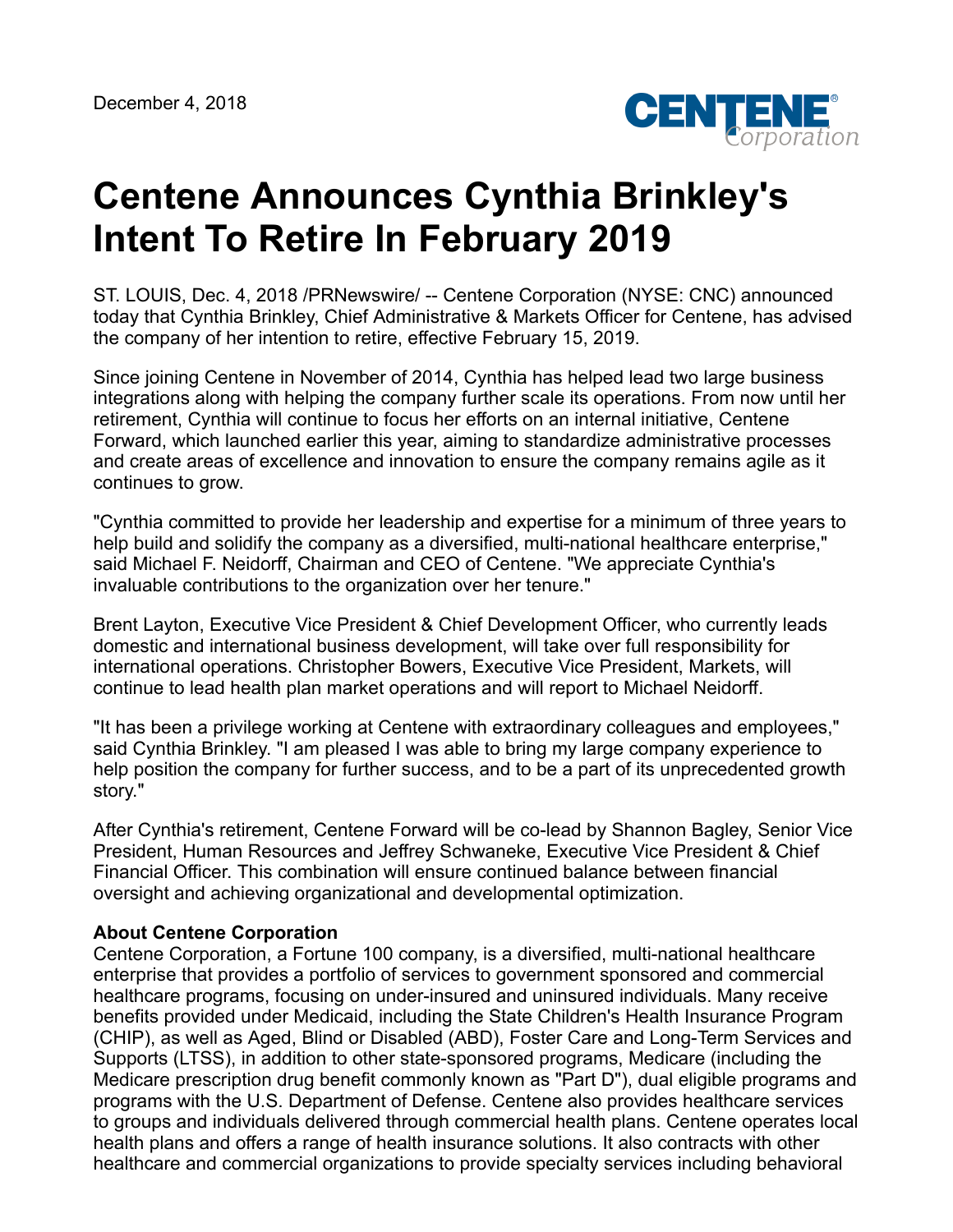health management, care management software, correctional healthcare services, dental benefits management, commercial programs, home-based primary care services, life and health management, vision benefits management, pharmacy benefits management, specialty pharmacy and telehealth services.

Centene uses its investor relations website to publish important information about the Company, including information that may be deemed material to investors. Financial and other information about Centene is routinely posted and is accessible on Centene's investor relations website, <http://www.centene.com/investors>.

## **Forward-Looking Statements**

*The company and its representatives may from time to time make written and oral forwardlooking statements within the meaning of the Private Securities Litigation Reform Act (PSLRA) of 1995, including statements in this and other press releases, in presentations, filings with the Securities and Exchange Commission (SEC), reports to stockholders and in meetings with investors and analysts. In particular, the information provided in this press release may contain certain forward-looking statements with respect to the financial condition, results of operations and business of Centene and certain plans and objectives of Centene with respect thereto, including but not limited to the expected benefits of the acquisition of Health Net, Inc. (Health Net) (Health Net Acquisition) and the acquisition of New York State Catholic Health Plan, Inc., d/b/a Fidelis Care New York (Fidelis Care) (Fidelis Care Acquisition). These forward-looking statements can be identified by the fact that they do not relate only to historical or current facts. Without limiting the foregoing, forward-looking statements often use words such as "believe", "anticipate", "plan", "expect", "estimate", "intend", "seek", "target", "goal", "may", "will", "would", "could", "should", "can", "continue" and other similar words and expressions (and the negative thereof). We intend such forward-looking statements to be covered by the safe-harbor provisions for forwardlooking statements contained in PSLRA. A number of factors, variables or events could cause actual plans and results to differ materially from those expressed or implied in forward-looking statements. Such factors include, but are not limited to, Centene's ability to accurately predict and effectively manage health benefits and other operating expenses and reserves; competition; membership and revenue declines or unexpected trends; changes in healthcare practices, new technologies and advances in medicine; increased healthcare costs; changes in economic, political or market conditions; changes in federal or state laws or regulations, including changes with respect to income tax reform or government healthcare programs as well as changes with respect to the Patient Protection and Affordable Care Act and the Health Care and Education Affordability Reconciliation Act and any regulations enacted thereunder that may result from changing political conditions; rate cuts or other payment reductions or delays by governmental payors and other risks and uncertainties affecting Centene's government businesses; Centene's ability to adequately price products on federally facilitated and state-based Health Insurance Marketplaces; tax matters; disasters or major epidemics; the outcome of legal and regulatory proceedings; changes in expected contract start dates; provider, state, federal and other contract changes and timing of regulatory approval of contracts; the expiration, suspension or termination of Centene's contracts with federal or state governments (including but not limited to Medicaid, Medicare, TRICARE or other customers); the difficulty of predicting the timing or outcome of pending or future litigation or government investigations; challenges to Centene's contract awards; cyber-attacks or other privacy or data security incidents; the possibility that the expected synergies and value creation from acquired businesses, including, without limitation, the Health Net Acquisition and the Fidelis Care Acquisition, will not be realized, or will not be realized within the expected time period; the exertion of*